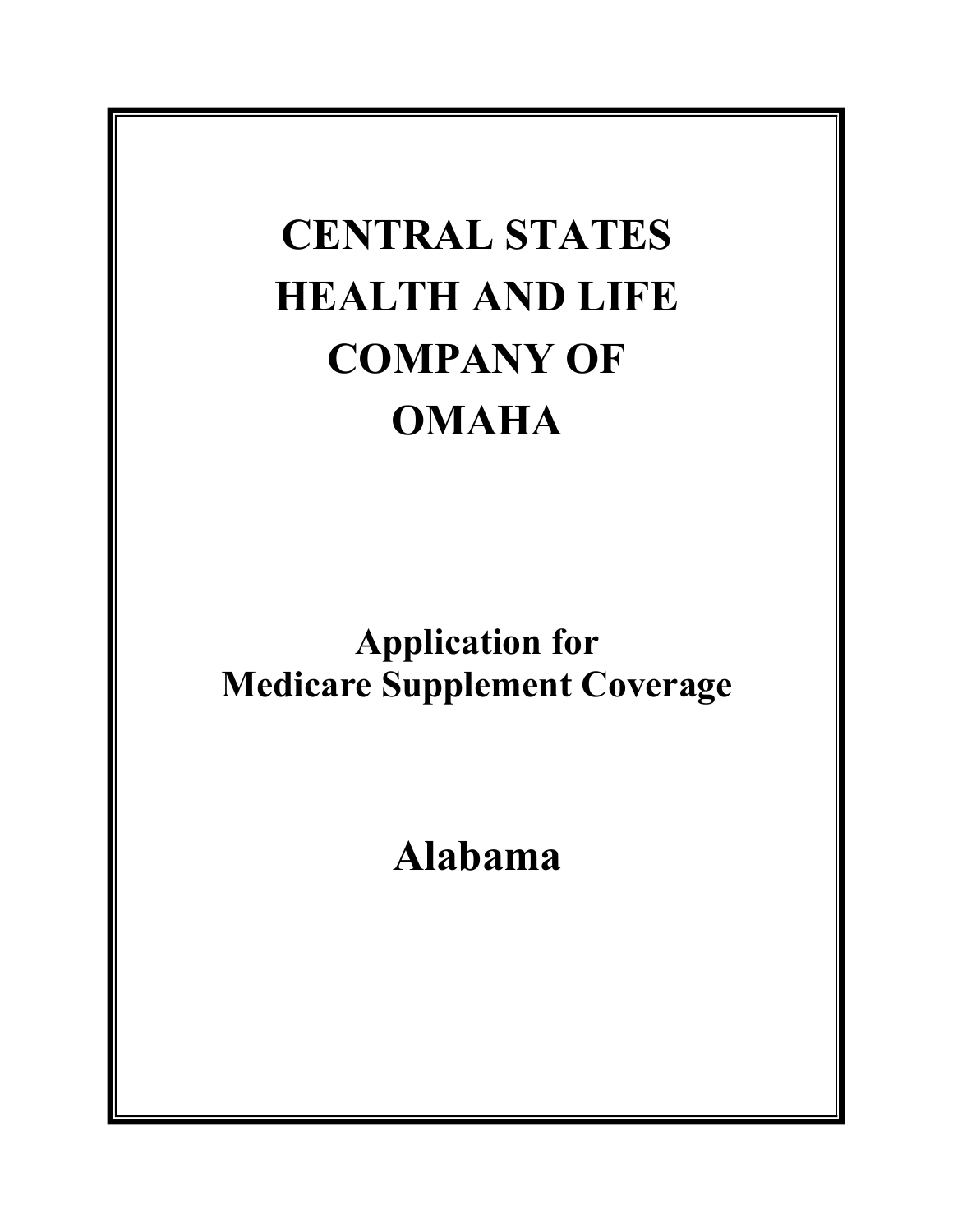#### **CENTRAL STATES HEALTH & LIFE CO. OF OMAHA**

(A Mutual Legal Reserve Company) Home Office: P.O. Box 34350,Omaha, NE 68134-0350 Administration: P.O. Box 10844, Clearwater, Florida 33757-8844

# **APPLICATION FOR MEDICARE SUPPLEMENT COVERAGE**

| <b>SECTION A. PROPOSED INSURED INFORMATION</b><br>Application#                                                                                                                                                                                                                                                                                                                                                                                                                                                                                                                                                                                                                                                                                                                                   |                           |                                                                                               |  |  |  |
|--------------------------------------------------------------------------------------------------------------------------------------------------------------------------------------------------------------------------------------------------------------------------------------------------------------------------------------------------------------------------------------------------------------------------------------------------------------------------------------------------------------------------------------------------------------------------------------------------------------------------------------------------------------------------------------------------------------------------------------------------------------------------------------------------|---------------------------|-----------------------------------------------------------------------------------------------|--|--|--|
| Applicant Name (exactly as it appears on your Medicare card)                                                                                                                                                                                                                                                                                                                                                                                                                                                                                                                                                                                                                                                                                                                                     |                           |                                                                                               |  |  |  |
| <b>Resident Address</b>                                                                                                                                                                                                                                                                                                                                                                                                                                                                                                                                                                                                                                                                                                                                                                          |                           | Phone (with area code)                                                                        |  |  |  |
| City                                                                                                                                                                                                                                                                                                                                                                                                                                                                                                                                                                                                                                                                                                                                                                                             | State, Zip Code           |                                                                                               |  |  |  |
| Date of Birth mm/dd/yyyy                                                                                                                                                                                                                                                                                                                                                                                                                                                                                                                                                                                                                                                                                                                                                                         | <b>Current Age</b>        |                                                                                               |  |  |  |
| Male $\Box$<br>Female $\Box$                                                                                                                                                                                                                                                                                                                                                                                                                                                                                                                                                                                                                                                                                                                                                                     | Social Security No        |                                                                                               |  |  |  |
| <b>Medicare Card No</b>                                                                                                                                                                                                                                                                                                                                                                                                                                                                                                                                                                                                                                                                                                                                                                          |                           |                                                                                               |  |  |  |
| <b>Email Address</b>                                                                                                                                                                                                                                                                                                                                                                                                                                                                                                                                                                                                                                                                                                                                                                             |                           |                                                                                               |  |  |  |
| Height Feet and inches                                                                                                                                                                                                                                                                                                                                                                                                                                                                                                                                                                                                                                                                                                                                                                           | <b>Weight Pounds</b>      |                                                                                               |  |  |  |
| <b>SECTION B. PLAN AND PREMIUM INFORMATION</b>                                                                                                                                                                                                                                                                                                                                                                                                                                                                                                                                                                                                                                                                                                                                                   |                           |                                                                                               |  |  |  |
| Plan<br><b>Requested Policy Effective Date</b>                                                                                                                                                                                                                                                                                                                                                                                                                                                                                                                                                                                                                                                                                                                                                   |                           | Household Premium Discount Yes No<br>If you answered Yes, please answer the statements below. |  |  |  |
| <b>Household Premium Discount Information</b><br>You may be eligible for a policy with a lower premium rate based on your answers to the following statements:<br>Do you currently live with your spouse, including validly recognized civil union and domestic<br>1.<br>partners, or do you currently have a household resident (at least one, no more than three) with<br>Yesl   Nol<br>whom you have continuously resided for the last 12 months?<br>2. If you answered "Yes" to question 1 above, please fill out the following information as it pertains<br>to the member of your household.<br>Name<br>Central States Health & Life Co. of Omaha Medicare Supplement Policy Number<br>(if household member has an existing policy).<br><b>Resident Address</b><br>City<br>State, Zip Code |                           |                                                                                               |  |  |  |
| Premium \$                                                                                                                                                                                                                                                                                                                                                                                                                                                                                                                                                                                                                                                                                                                                                                                       | Policy Fee \$             |                                                                                               |  |  |  |
| Premium Collected \$                                                                                                                                                                                                                                                                                                                                                                                                                                                                                                                                                                                                                                                                                                                                                                             | Initial Bank Draft:<br>\$ | <b>Issue Date</b><br>Effective Date                                                           |  |  |  |
| <b>Monthly</b><br>Payment Mode:<br>(Bank Draft ONLY)                                                                                                                                                                                                                                                                                                                                                                                                                                                                                                                                                                                                                                                                                                                                             | Annual                    | Semi-Annual<br>Quarterly                                                                      |  |  |  |
| Bank Draft $\Box$<br>Payment Method:                                                                                                                                                                                                                                                                                                                                                                                                                                                                                                                                                                                                                                                                                                                                                             |                           | Direct Bill                                                                                   |  |  |  |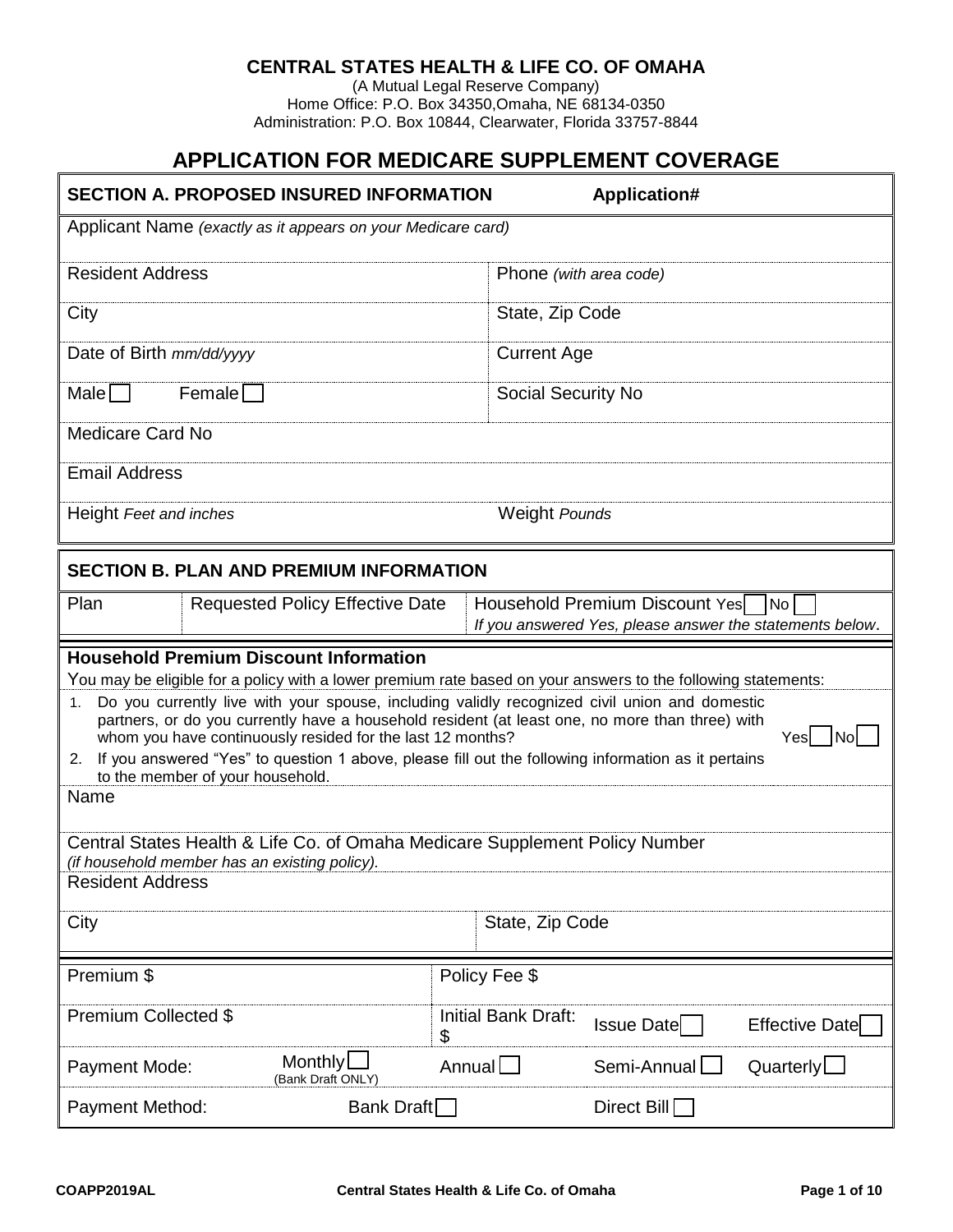| <b>SECTION C. PLEASE ANSWER ALL ELIGIBILITY QUESTIONS</b> |    |                                                                                                                                                                                                                                                |                    |  |
|-----------------------------------------------------------|----|------------------------------------------------------------------------------------------------------------------------------------------------------------------------------------------------------------------------------------------------|--------------------|--|
| 1.                                                        |    | Have you used tobacco in any form in the past 12 months?                                                                                                                                                                                       | No<br>Yesl         |  |
| 2.                                                        |    | Are you covered under Medicare Part A?                                                                                                                                                                                                         | Yes<br>  No        |  |
|                                                           |    | If NO, what is your future Part A effective date?                                                                                                                                                                                              |                    |  |
|                                                           |    | If YES, what is your Part A effective date?                                                                                                                                                                                                    |                    |  |
| 3.                                                        |    | Are you covered under Medicare Part B?                                                                                                                                                                                                         | Yes   No           |  |
|                                                           |    | If NO, what is your future Part B effective date?                                                                                                                                                                                              |                    |  |
|                                                           |    | If YES, what is your Part B effective date?                                                                                                                                                                                                    |                    |  |
| 4.                                                        |    | If you answered YES to Question #3, have you enrolled in Medicare Part B more than once?                                                                                                                                                       | Yes<br>  No        |  |
| 5.                                                        |    | Are you applying during a guaranteed issue period? (If YES please attach proof of eligibility).                                                                                                                                                | Yes   No           |  |
|                                                           |    | <b>SECTION D. HEALTH QUESTIONS</b>                                                                                                                                                                                                             |                    |  |
|                                                           |    | If applying during Open Enrollment or a Guaranteed Issue period, go to SECTION F.<br>If not, PLEASE ANSWER ALL OF THE FOLLOWING QUESTIONS. If you answer YES to any of the<br>following questions $1 - 6$ , you are not eligible for coverage. |                    |  |
| 1.                                                        |    | Do any of the following apply to you:                                                                                                                                                                                                          |                    |  |
|                                                           | a. | Currently hospitalized, confined to a bed, in a nursing facility or receiving home health care?                                                                                                                                                | No <br>Yesl        |  |
|                                                           | b. | Currently residing in an assisted living facility where you receive help with any one or more<br>activities of daily living, including but not limited to bathing, dressing, transferring, toileting,<br>eating and continence?                | No<br>Yesl         |  |
|                                                           | c. | Currently receiving, been advised to have or are considering having occupational, speech,<br>or physical therapy?                                                                                                                              | No<br>Yes          |  |
|                                                           | d. | Currently require the use of a wheelchair or motorized mobility aid or have had any<br>amputation caused by disease?                                                                                                                           | No <br>Yesl        |  |
|                                                           | е. | Have been advised by a physician to have surgery, medical tests, treatment or therapy that<br>has not been performed, including cataract or joint replacement surgery?                                                                         | $ $ No<br>Yes      |  |
|                                                           | f. | Have had medication administered in a physician's office through injection, IV or infusion<br>within the last two years or is currently scheduled or anticipated in the next twelve months<br>(excluding B-12 shots)?                          | $Yes \Box No \Box$ |  |
|                                                           | g. | Have been hospital confined three or more times in the last two years?                                                                                                                                                                         | Yes   No           |  |
|                                                           | h. | Have an implanted cardiac defibrillator or have macular degeneration that has required or<br>will require laser treatment or injections?                                                                                                       | No l<br>Yesl       |  |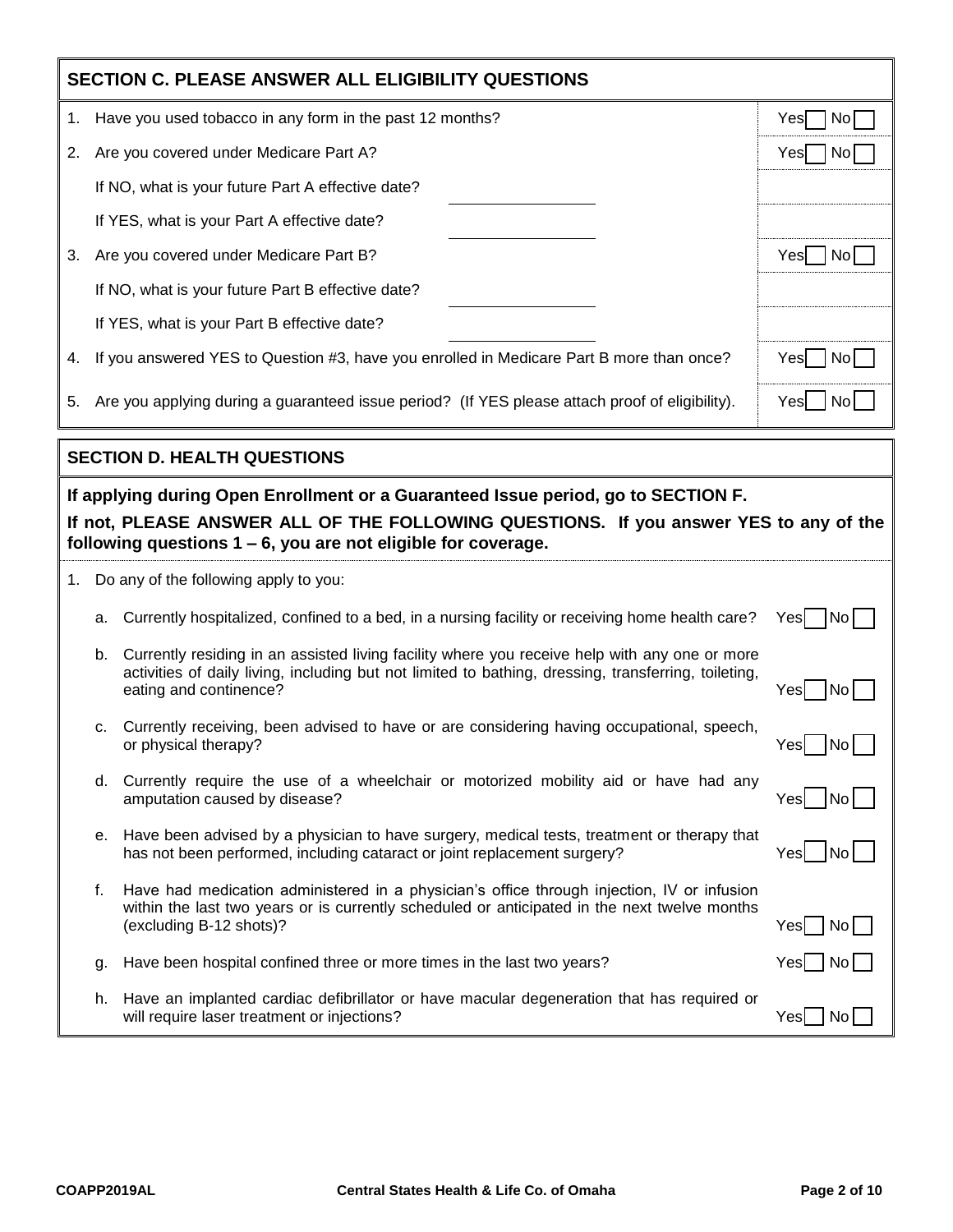| <b>SECTION D. HEALTH QUESTIONS (continued)</b> |    |                                                                                                                                                                                                                                                                                                                                                    |                                          |  |
|------------------------------------------------|----|----------------------------------------------------------------------------------------------------------------------------------------------------------------------------------------------------------------------------------------------------------------------------------------------------------------------------------------------------|------------------------------------------|--|
|                                                |    | 2. At any time have you been medically diagnosed, treated, or had surgery for any of the<br>following:                                                                                                                                                                                                                                             |                                          |  |
|                                                | a. | Emphysema, chronic obstructive pulmonary disease (COPD), sarcoidosis, scleroderma,<br>other chronic pulmonary disorder or any medical condition that requires the use of oxygen?                                                                                                                                                                   | $Yes \Box No \Box$                       |  |
|                                                | b. | Parkinson's Disease, systemic lupus, myasthenia gravis, multiple or lateral sclerosis,<br>neuro-muscular disease, osteoporosis with fractures, cirrhosis, chronic hepatitis, kidney<br>disease or insufficiency, kidney failure, or renal failure requiring dialysis?                                                                              | $Yes$ $No$                               |  |
|                                                | C. | Alzheimer's Disease, dementia, or any other cognitive disorder?                                                                                                                                                                                                                                                                                    | Yes No I                                 |  |
|                                                |    | d. Any condition requiring an organ transplant, bone marrow transplant, or stem cell<br>transplant?                                                                                                                                                                                                                                                | $Yes \Box No \Box$                       |  |
|                                                |    | e. Acquired Immune Deficiency Syndrome (AIDS), AIDS Related Complex (ARC), or tested<br>positive for the Human Immunodeficiency Virus (HIV)?                                                                                                                                                                                                       | Yes□No                                   |  |
| 3.                                             |    | If you have diabetes or take prescription medication to control your blood sugar, please answer<br>the following questions (a-d); otherwise answer each question NO.                                                                                                                                                                               |                                          |  |
|                                                | a. | Do you have complications including peripheral vascular disease, neuropathy, congestive<br>heart failure, any heart condition, kidney disease, kidney failure, or peripheral venous<br>thrombotic disease?                                                                                                                                         | $Yes \Box No \Box$                       |  |
|                                                | b. | Do you have a history of heart attack, stroke, or transient ischemic attack (TIA)?                                                                                                                                                                                                                                                                 | $Yes \nightharpoonup No \nightharpoonup$ |  |
|                                                | с. | Do you take 3 or more medications to control your blood sugar or 3 or more medications to<br>control your blood pressure?                                                                                                                                                                                                                          | $Yes \Box No \Box$                       |  |
|                                                | d. | Have you ever required or had a medical professional advise you to take more than 50<br>units of insulin daily?                                                                                                                                                                                                                                    | $Yes \Box No \Box$                       |  |
| 4.                                             |    | Within the past three years have you had or been treated for or been advised by a physician to<br>have treatment for:                                                                                                                                                                                                                              |                                          |  |
|                                                | a. | Internal cancer, lymphoma, malignant melanoma, leukemia, Hodgkin's disease?                                                                                                                                                                                                                                                                        | $Yes \Box No \Box$                       |  |
|                                                | b. | Alcoholism or drug abuse?                                                                                                                                                                                                                                                                                                                          | $Yes \Box No$                            |  |
| 5.                                             |    | Within the past two years have you been medically diagnosed for any of the following:                                                                                                                                                                                                                                                              |                                          |  |
|                                                |    | a. Angina, heart disease, heart valve disease, coronary artery disease, carotid artery disease<br>(not including high blood pressure), aortic or cardiac aneurysm, peripheral vascular<br>disease, congestive heart failure, enlarged heart, peripheral venous thrombotic disease,<br>cardiomyopathy, atrial fibrillation, heart rhythm disorders? | $Yes$ No $\Box$                          |  |
|                                                | b. | Spinal stenosis or crippling/disabling arthritis?                                                                                                                                                                                                                                                                                                  | $Yes$ No                                 |  |
| 6.                                             |    | Within the past two years have you had any of the following:                                                                                                                                                                                                                                                                                       |                                          |  |
|                                                | a. | Heart attack, cardiac angioplasty, bypass surgery, or stent placement or replacement?                                                                                                                                                                                                                                                              | $Yes \nightharpoonup No \nightharpoonup$ |  |
|                                                | b. | Vascular angioplasty, endarterectomy, or implantation of a pacemaker?                                                                                                                                                                                                                                                                              | $Yes \n  No \n $                         |  |
|                                                | с. | Stroke or transient ischemic attacks (TIA)?                                                                                                                                                                                                                                                                                                        | $Yes \nightharpoonup No \nightharpoonup$ |  |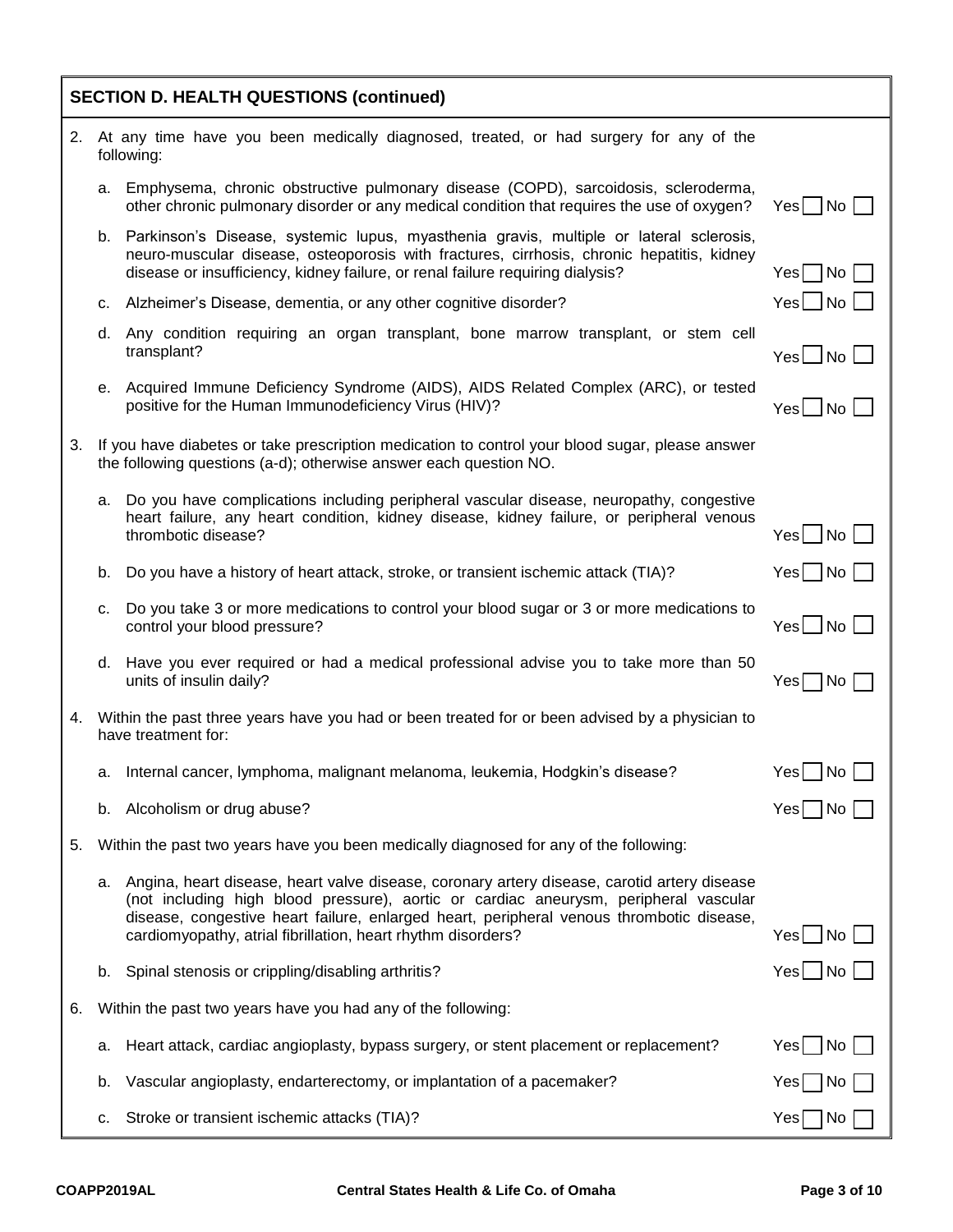| <b>SECTION D. HEALTH QUESTIONS (continued)</b>                                                                                                                                                                                                                                                                           |                                                                                                                                                         |                                                                                                                                                                                 |            |        |                                     |
|--------------------------------------------------------------------------------------------------------------------------------------------------------------------------------------------------------------------------------------------------------------------------------------------------------------------------|---------------------------------------------------------------------------------------------------------------------------------------------------------|---------------------------------------------------------------------------------------------------------------------------------------------------------------------------------|------------|--------|-------------------------------------|
|                                                                                                                                                                                                                                                                                                                          |                                                                                                                                                         | If you answer YES to any of the following health questions 7-10, you may be eligible for coverage.                                                                              |            |        |                                     |
| 7.                                                                                                                                                                                                                                                                                                                       | If you answered NO to Questions 5 and 6, please answer questions 7 a & b below. If you do<br>not have any of these conditions, answer each question NO. |                                                                                                                                                                                 |            |        |                                     |
|                                                                                                                                                                                                                                                                                                                          |                                                                                                                                                         | Within the past three years, have you had or been treated for or been advised by a physician to<br>have treatment for:                                                          |            |        |                                     |
| Angina, heart disease, heart valve disease, coronary artery disease, carotid artery disease,<br>а.<br>aortic or cardiac aneurysm, peripheral vascular disease, congestive heart failure, enlarged<br>heart, peripheral venous thrombotic disease, cardiomyopathy, atrial fibrillation, heart rhythm<br>disorders?<br>Yes |                                                                                                                                                         |                                                                                                                                                                                 |            |        | No                                  |
|                                                                                                                                                                                                                                                                                                                          | b.                                                                                                                                                      | Degenerative bone disease, spinal stenosis, crippling/disabling or rheumatoid arthritis?                                                                                        |            |        | $\overline{\phantom{a}}$ No<br>Yesl |
| 8.                                                                                                                                                                                                                                                                                                                       |                                                                                                                                                         | Within the past three years have you had or been treated for or been advised by a physician to<br>have treatment for any mental or nervous disorder requiring psychiatric care? |            |        | Yes   No                            |
| 9.                                                                                                                                                                                                                                                                                                                       |                                                                                                                                                         | If you have diabetes or take any prescription medication(s) to control your blood sugar, do you<br>have diabetic retinopathy or high blood pressure?                            |            |        | $Yes$ $No$                          |
|                                                                                                                                                                                                                                                                                                                          |                                                                                                                                                         | 10. Within the past 12 months have you been hospitalized, treated at an outpatient facility, or<br>emergency room?                                                              |            |        | $\overline{\phantom{a}}$ No<br>Yes  |
|                                                                                                                                                                                                                                                                                                                          |                                                                                                                                                         | (Please provide diagnosis and explain any yes answers to questions 7-10 below)                                                                                                  |            |        |                                     |
|                                                                                                                                                                                                                                                                                                                          |                                                                                                                                                         |                                                                                                                                                                                 |            |        |                                     |
|                                                                                                                                                                                                                                                                                                                          |                                                                                                                                                         |                                                                                                                                                                                 |            |        |                                     |
|                                                                                                                                                                                                                                                                                                                          |                                                                                                                                                         |                                                                                                                                                                                 |            |        |                                     |
|                                                                                                                                                                                                                                                                                                                          |                                                                                                                                                         |                                                                                                                                                                                 |            |        |                                     |
|                                                                                                                                                                                                                                                                                                                          |                                                                                                                                                         | <b>APPLICANT PHYSICIAN INFORMATION</b>                                                                                                                                          |            |        |                                     |
|                                                                                                                                                                                                                                                                                                                          |                                                                                                                                                         | <b>Your Primary Physician:</b>                                                                                                                                                  |            | Phone: |                                     |
|                                                                                                                                                                                                                                                                                                                          |                                                                                                                                                         | <b>Physician Office Name:</b>                                                                                                                                                   |            |        |                                     |
| City:                                                                                                                                                                                                                                                                                                                    |                                                                                                                                                         |                                                                                                                                                                                 | State:     |        |                                     |
|                                                                                                                                                                                                                                                                                                                          |                                                                                                                                                         | Specialist seen in the past 24 months:                                                                                                                                          | Specialty: |        |                                     |
|                                                                                                                                                                                                                                                                                                                          |                                                                                                                                                         |                                                                                                                                                                                 |            |        |                                     |
|                                                                                                                                                                                                                                                                                                                          |                                                                                                                                                         | Reason for seeing (diagnosis):                                                                                                                                                  |            |        |                                     |
|                                                                                                                                                                                                                                                                                                                          |                                                                                                                                                         | Specialist seen in the past 24 months:                                                                                                                                          | Specialty: |        |                                     |
|                                                                                                                                                                                                                                                                                                                          |                                                                                                                                                         |                                                                                                                                                                                 |            |        |                                     |
|                                                                                                                                                                                                                                                                                                                          | Reason for seeing (diagnosis):                                                                                                                          |                                                                                                                                                                                 |            |        |                                     |
|                                                                                                                                                                                                                                                                                                                          |                                                                                                                                                         | Specialist seen in the past 24 months:                                                                                                                                          | Specialty: |        |                                     |
| Reason for seeing (diagnosis):                                                                                                                                                                                                                                                                                           |                                                                                                                                                         |                                                                                                                                                                                 |            |        |                                     |
| Have you seen any additional physicians other than those listed above in the past 24<br>$Yes \Box No \Box$<br>months?                                                                                                                                                                                                    |                                                                                                                                                         |                                                                                                                                                                                 |            |        |                                     |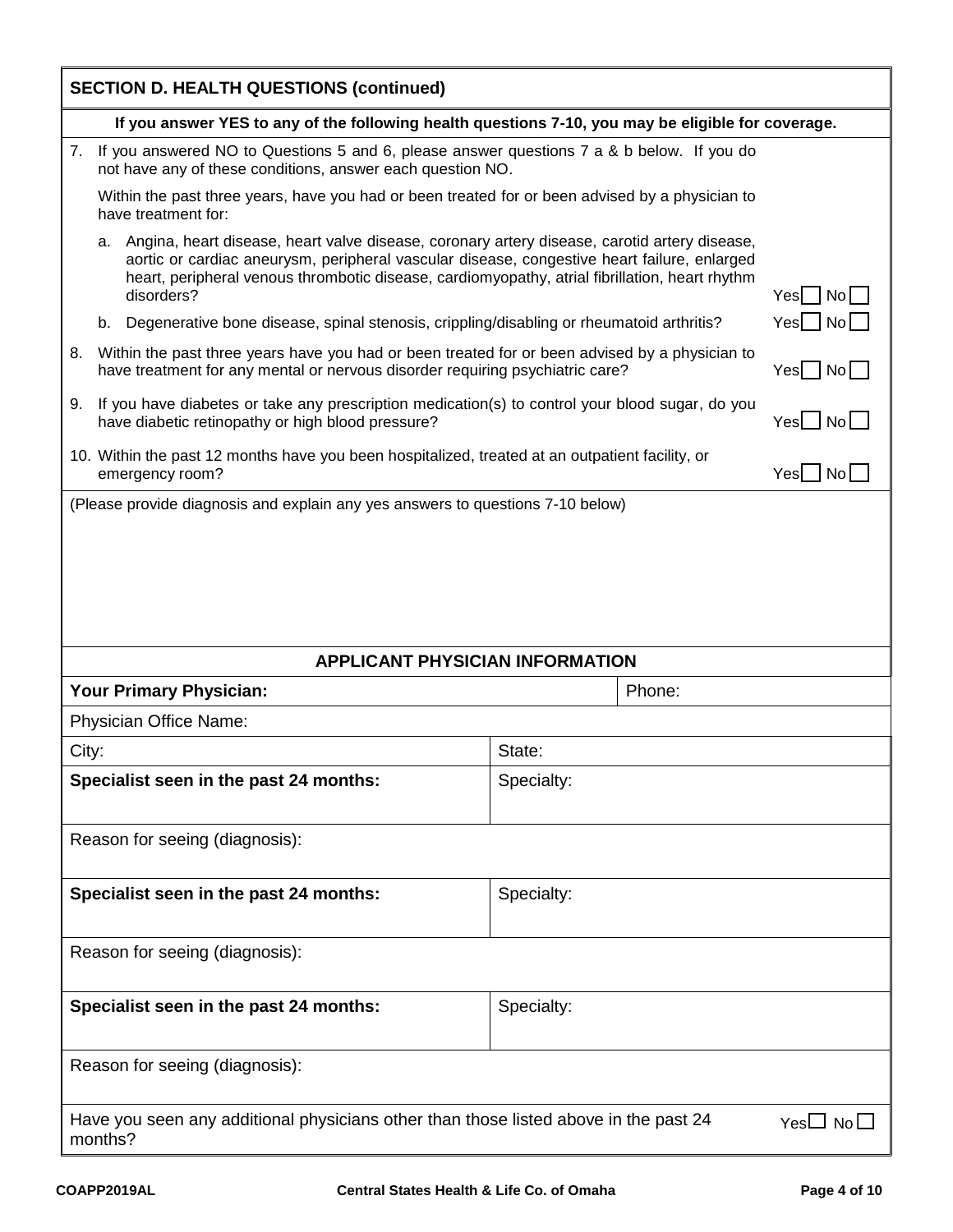| <b>SECTION E. MEDICATION HISTORY</b>                                                                                                                                                                                                            |  |  |  |  |
|-------------------------------------------------------------------------------------------------------------------------------------------------------------------------------------------------------------------------------------------------|--|--|--|--|
| Are you taking or have you taken any prescription or over-the-counter medications<br>within the past 12 months? If YES, please list the drug(s) and the condition(s) below.<br>Yes $\square$ No $\square$<br>Attach a separate sheet if needed. |  |  |  |  |
| Medication Name (copy off pharmacy label)                                                                                                                                                                                                       |  |  |  |  |
| Date Originally Prescribed                                                                                                                                                                                                                      |  |  |  |  |
| Dosage and Frequency                                                                                                                                                                                                                            |  |  |  |  |
| Diagnosis/Condition                                                                                                                                                                                                                             |  |  |  |  |
| Medication Name (copy off pharmacy label)                                                                                                                                                                                                       |  |  |  |  |
| Date Originally Prescribed                                                                                                                                                                                                                      |  |  |  |  |
| Dosage and Frequency                                                                                                                                                                                                                            |  |  |  |  |
| Diagnosis/Condition                                                                                                                                                                                                                             |  |  |  |  |
| Medication Name (copy off pharmacy label)                                                                                                                                                                                                       |  |  |  |  |
| Date Originally Prescribed                                                                                                                                                                                                                      |  |  |  |  |
| Dosage and Frequency                                                                                                                                                                                                                            |  |  |  |  |
| Diagnosis/Condition                                                                                                                                                                                                                             |  |  |  |  |
| Medication Name (copy off pharmacy label)                                                                                                                                                                                                       |  |  |  |  |
| Date Originally Prescribed                                                                                                                                                                                                                      |  |  |  |  |
| Dosage and Frequency                                                                                                                                                                                                                            |  |  |  |  |
| Diagnosis/Condition                                                                                                                                                                                                                             |  |  |  |  |
| Medication Name (copy off pharmacy label)                                                                                                                                                                                                       |  |  |  |  |
| Date Originally Prescribed                                                                                                                                                                                                                      |  |  |  |  |
| Dosage and Frequency                                                                                                                                                                                                                            |  |  |  |  |
| Diagnosis/Condition                                                                                                                                                                                                                             |  |  |  |  |
| SECTION F. FOR YOUR PROTECTION, we ask the following questions about insurance policies or<br>certificates you may have.                                                                                                                        |  |  |  |  |

If you lost or are losing other health insurance coverage and received a notice from your prior insurer saying you were eligible for guaranteed issue of a Medicare supplement insurance policy, or that you had certain rights to buy such a policy, you may be guaranteed acceptance in one or more of our Medicare supplement plans. Please include a copy of the notice from your prior insurer with your application. **PLEASE ANSWER ALL QUESTIONS.**

## To the Best of Your Knowledge: 1. (a) Did you turn age 65 in the last six months? The state of the state of the No Yes No Yes No (b) Did you enroll in Medicare Part B in the last six months? The North State North State North State North State North State North State North State North State North State North State North State North State North State (c) If YES, indicate your effective date. 2. Are you covered for medical assistance through the state Medicaid program? Yes No (NOTE TO APPLICANT: If you are participating in a "Spend-Down Program" and have not met your "Share of Cost," please answer NO to the above question.) If YES, answer  $(a) - (b)$  below. (a) Will Medicaid pay your premiums for this Medicare supplement policy? Yes (b) Do you receive any benefits from Medicaid OTHER THAN payment toward your Medicare Yes No<br>Part B premium?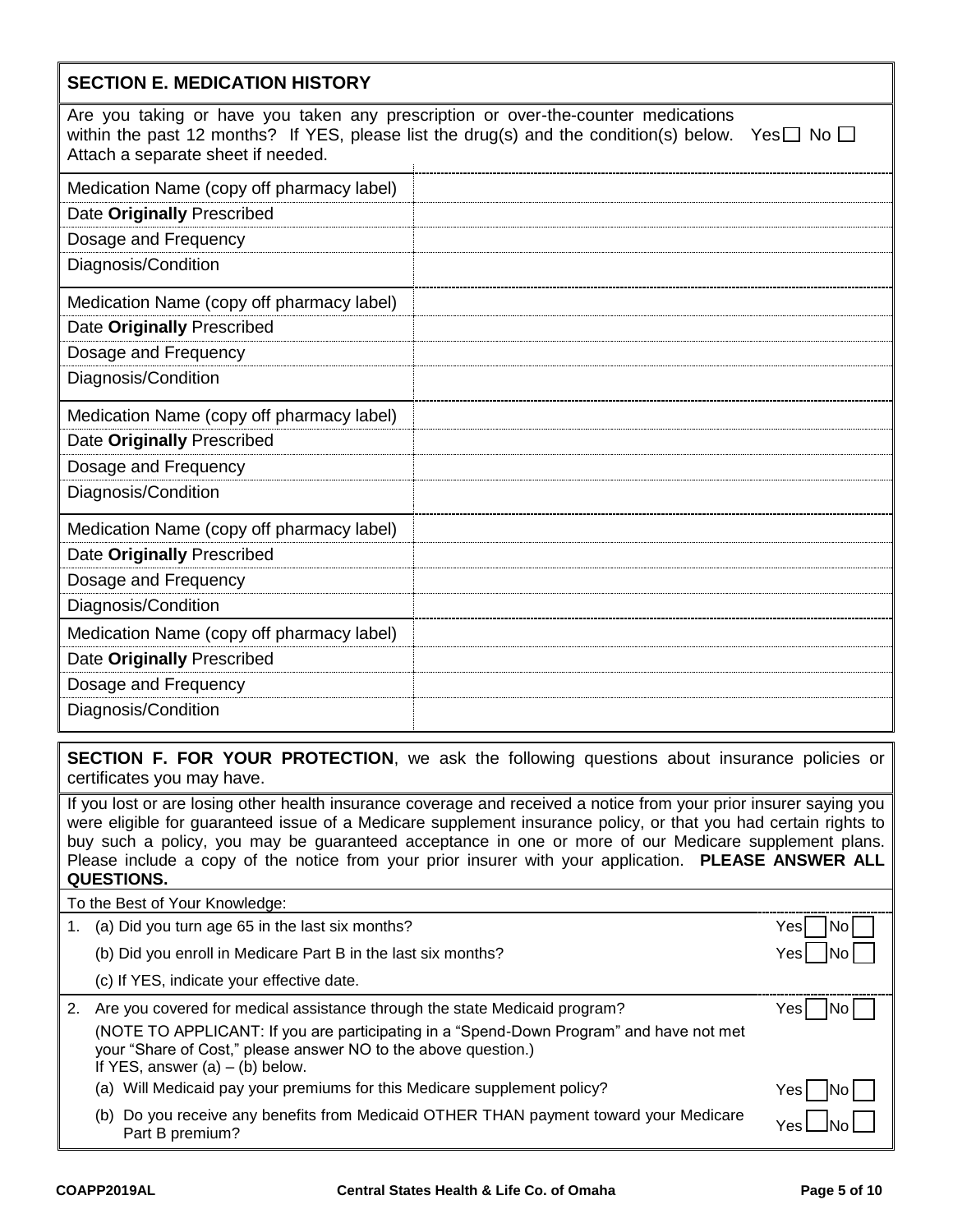|    | <b>SECTION F. (continued)</b>     |                                                                                                                                                                                                        |                  |  |  |
|----|-----------------------------------|--------------------------------------------------------------------------------------------------------------------------------------------------------------------------------------------------------|------------------|--|--|
| 3. |                                   | Have you had coverage from any Medicare plan other than original Medicare within the past<br>63 days? (For example, a Medicare Advantage plan, or a Medicare HMO or PPO.)                              |                  |  |  |
|    | If YES, answer $(a) - (g)$ below. |                                                                                                                                                                                                        |                  |  |  |
|    |                                   | (a) Name of Company                                                                                                                                                                                    |                  |  |  |
|    |                                   | Plan Type & Policy/Certificate No                                                                                                                                                                      |                  |  |  |
|    |                                   | Company Telephone Number                                                                                                                                                                               |                  |  |  |
|    |                                   | <b>START DATE</b><br>Coverage Dates:                                                                                                                                                                   |                  |  |  |
|    |                                   | <b>END DATE</b><br>(if you are still covered under this plan, leave end date blank)                                                                                                                    |                  |  |  |
|    |                                   | (b) If you are still covered under the Medicare plan, do you intend to replace your current<br>coverage with this new Medicare supplement policy?                                                      | Yesl<br> No      |  |  |
|    |                                   | If YES, have you received a copy of the replacement notice?                                                                                                                                            | No<br>Yes        |  |  |
|    |                                   | (c) Reason for termination/disenrollment?                                                                                                                                                              |                  |  |  |
|    |                                   | (d) Planned date of termination/disenrollment?                                                                                                                                                         |                  |  |  |
|    |                                   | (e) Was this your first time in this type of Medicare plan?                                                                                                                                            | Yes<br>No        |  |  |
|    | (f)                               | Did you drop a Medicare supplement or Medicare select policy/certificate to enroll in this<br>Medicare plan?                                                                                           | No<br>Yesl       |  |  |
|    | (g)                               | Is your former Medicare supplement or Medicare select policy/certificate still available?                                                                                                              | No<br>Yes        |  |  |
| 4. |                                   | Do you have another Medicare supplement or Medicare select insurance policy in force?                                                                                                                  | <b>No</b><br>Yes |  |  |
|    |                                   | If YES, answer $(a) - (d)$ below.                                                                                                                                                                      |                  |  |  |
|    |                                   | (a) Name of Company                                                                                                                                                                                    |                  |  |  |
|    |                                   | Plan Type & Policy/Certificate No                                                                                                                                                                      |                  |  |  |
|    |                                   | Company Telephone Number                                                                                                                                                                               |                  |  |  |
|    |                                   | <b>Issue Date</b>                                                                                                                                                                                      |                  |  |  |
|    |                                   | (b) Do you intend to replace your current Medicare supplement or Medicare select<br>policy/certificate with this policy?                                                                               | Yesl<br>N0       |  |  |
|    | (C)                               | Indicate termination date.                                                                                                                                                                             |                  |  |  |
|    |                                   | (d) Have you received a copy of the replacement notice?                                                                                                                                                | Yes<br>No        |  |  |
| 5. |                                   | Have you had coverage under any other health insurance within the past 63 days? (For<br>example, an employer, union, or individual non-Medicare supplement plan.)<br>If YES, answer $(a) - (c)$ below. | No <br>Yesl      |  |  |
|    |                                   | (a) Name of Company                                                                                                                                                                                    |                  |  |  |
|    |                                   | Plan Type & Policy/Certificate No                                                                                                                                                                      |                  |  |  |
|    |                                   | Company Telephone Number                                                                                                                                                                               |                  |  |  |
|    |                                   | Coverage Dates:<br><b>START DATE</b>                                                                                                                                                                   |                  |  |  |
|    |                                   | <b>END DATE</b><br>(if you are still covered under this plan, leave end date blank)                                                                                                                    |                  |  |  |
|    |                                   | (b) Reason for termination/disenrollment?                                                                                                                                                              |                  |  |  |
|    |                                   | (c) Planned date of termination/disenrollment?                                                                                                                                                         |                  |  |  |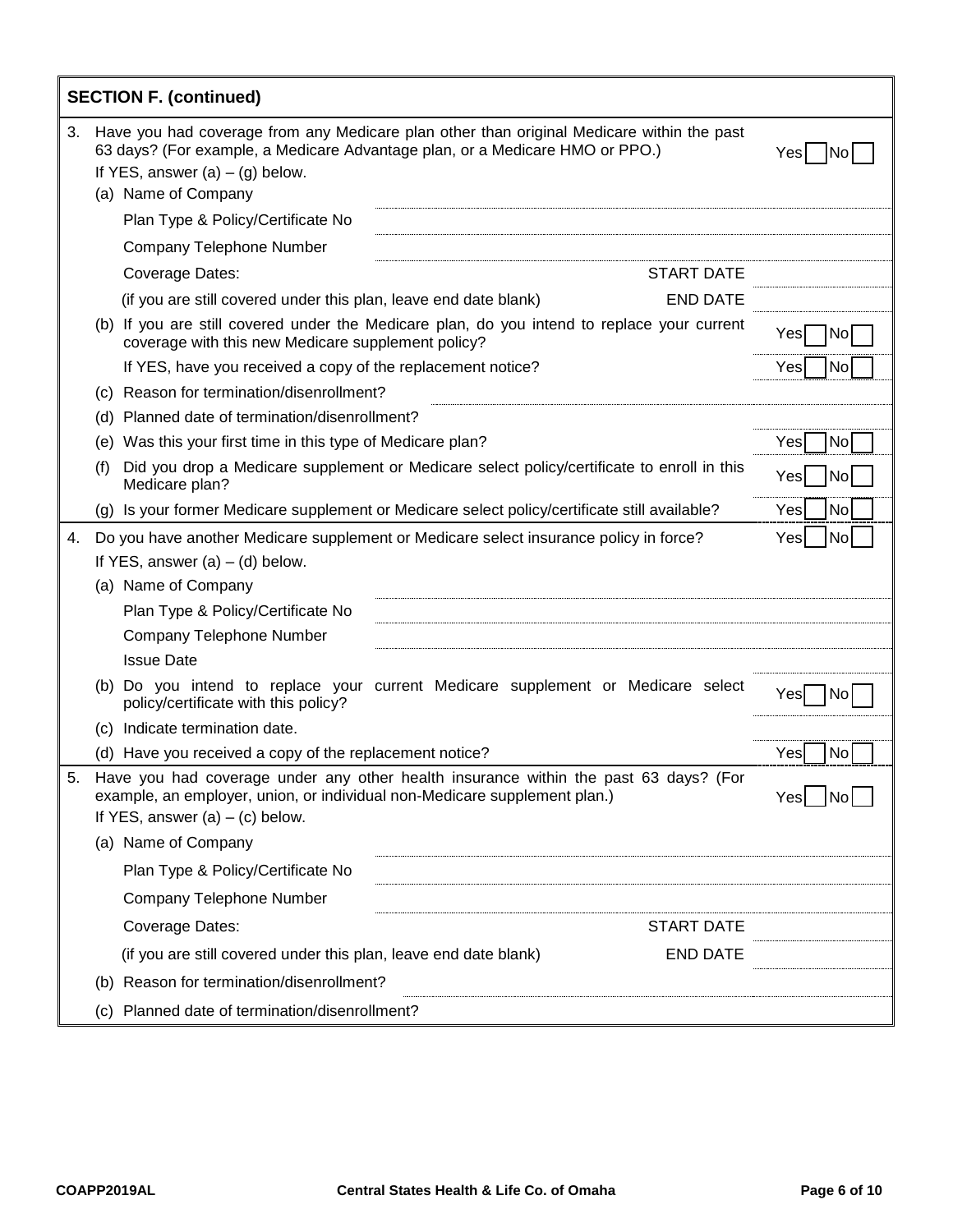| Agents shall list any other health insurance policies they have sold to the applicant.<br>(1) List policies sold which are still in force. |  |  |  |
|--------------------------------------------------------------------------------------------------------------------------------------------|--|--|--|
| Name of Company                                                                                                                            |  |  |  |
| Policy/Certificate Number                                                                                                                  |  |  |  |
| <b>Description of Benefits</b>                                                                                                             |  |  |  |
| <b>Effective Date of Coverage</b>                                                                                                          |  |  |  |
| Name of Company                                                                                                                            |  |  |  |
| Policy/Certificate Number                                                                                                                  |  |  |  |
| <b>Description of Benefits</b>                                                                                                             |  |  |  |
| <b>Effective Date of Coverage</b>                                                                                                          |  |  |  |
| Name of Company                                                                                                                            |  |  |  |
| Policy/Certificate Number                                                                                                                  |  |  |  |
| <b>Description of Benefits</b>                                                                                                             |  |  |  |
| <b>Effective Date of Coverage</b>                                                                                                          |  |  |  |
| (2) List policies sold in the past five (5) years which are no longer in force.                                                            |  |  |  |
| Name of Company                                                                                                                            |  |  |  |
| Policy/Certificate Number                                                                                                                  |  |  |  |
| <b>Description of Benefits</b>                                                                                                             |  |  |  |
| <b>Effective Date of Coverage</b>                                                                                                          |  |  |  |
| Name of Company                                                                                                                            |  |  |  |
| Policy/Certificate Number                                                                                                                  |  |  |  |
| <b>Description of Benefits</b>                                                                                                             |  |  |  |
| <b>Effective Date of Coverage</b>                                                                                                          |  |  |  |
| Name of Company                                                                                                                            |  |  |  |
| Policy/Certificate Number                                                                                                                  |  |  |  |
| <b>Description of Benefits</b>                                                                                                             |  |  |  |
| <b>Effective Date of Coverage</b>                                                                                                          |  |  |  |

 $\mathbf{r}$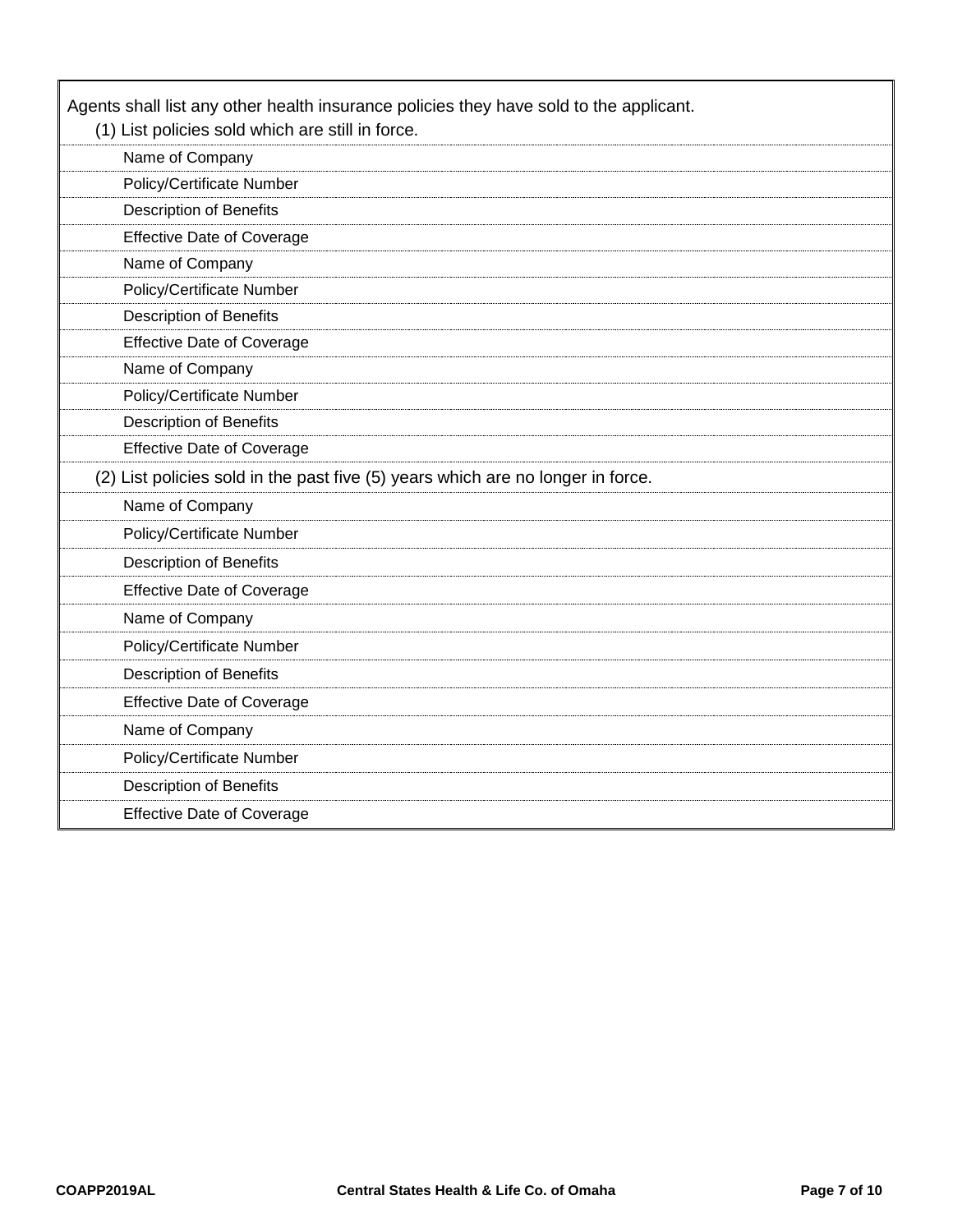### **IMPORTANT STATEMENTS TO BE READ BY APPLICANT**

- You do not need more than one Medicare supplement policy.
- If you purchase this policy, you may want to evaluate your existing health coverage and decide if you need multiple coverages.
- You may be eligible for benefits under Medicaid and may not need a Medicare Supplement Insurance Policy.
- If, after purchasing this policy, you become eligible for Medicaid, the benefits and premiums under your Medicare Supplement Insurance Policy can be suspended, if requested, during your entitlement to benefits under Medicaid for 24 months. You must request this suspension within 90 days of becoming eligible for Medicaid. If you are no longer entitled to Medicaid, your suspended Medicare supplement policy (or, if that is no longer available, a substantially equivalent policy) will be reinstituted, if requested, within 90 days of losing Medicaid eligibility. If the Medicare supplement policy provided coverage for outpatient prescription drugs and you enrolled in Medicare Part D while your policy was suspended, the reinstituted policy will not have outpatient prescription drug coverage, but will otherwise be substantially equivalent to your coverage before the date of suspension.
- If you are eligible for, and have enrolled in a Medicare supplement policy by reason of disability and you later become covered by an employer or union-based group health plan, the benefits and premiums under your Medicare supplement policy can be suspended, if requested, while you are covered under the employer or union-based group health plan. If you suspend your Medicare supplement policy under these circumstances, and later lose your employer or union-based group health plan, your suspended Medicare supplement policy (or, if that is no longer available a substantially equivalent policy) will be reinstituted, if requested, within 90 days of losing your employer or union based group health plan. If the Medicare supplement policy provided coverage for outpatient prescription drugs and you enrolled in Medicare Part D while your policy was suspended, the reinstituted policy will not have outpatient prescription drug coverage, but will otherwise be substantially equivalent to your coverage before the date of suspension.
- Counseling services may be available in your state to provide advice concerning your purchase of a Medicare Supplement Insurance policy and concerning medical assistance through the state Medicaid program, including benefits as a Qualified Medicare Beneficiary (QMB) and a Specified Low-Income Medicare Beneficiary (SLMB).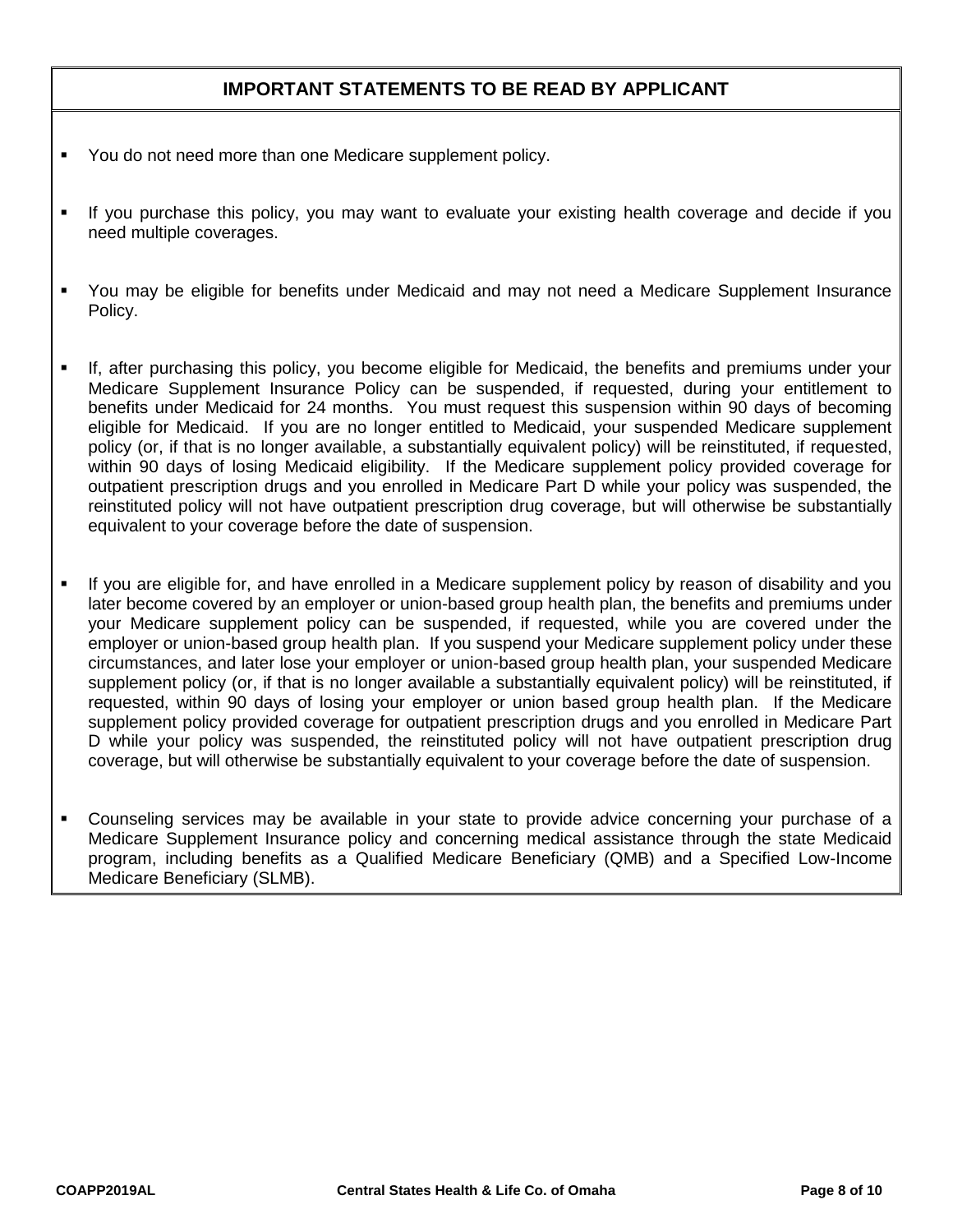| <b>ELECTRONIC INSTRUCTIONS</b>                                                                                                                                                                                                                                                                                                                                                                                                                                                                 |
|------------------------------------------------------------------------------------------------------------------------------------------------------------------------------------------------------------------------------------------------------------------------------------------------------------------------------------------------------------------------------------------------------------------------------------------------------------------------------------------------|
| Authorization is requested by Central States Health & Life Co. of Omaha (Company) to act on electronic<br>instructions from the applicant, and to electronically deliver statements and other documents to the applicant.<br>Proper identification must be provided. The Company will be held harmless for any claim, liability, loss or cost,<br>when it has used reasonable procedures to confirm these transactions are authorized and genuine, and these<br>procedures have been followed. |
| (Check One)                                                                                                                                                                                                                                                                                                                                                                                                                                                                                    |
| I authorize the Company to act on electronic instructions, and to electronically deliver statements and<br>other documents for the purposes of accepting electronic delivery of the documents and a means by<br>which I can provide a current Internet email address. I acknowledge that should I desire to revoke this<br>written authorization, I will inform the Company in writing, of such revocation.                                                                                    |
| DO NOT authorize the Company to act on electronic instructions, and to electronically deliver<br>statements and other documents.                                                                                                                                                                                                                                                                                                                                                               |
| Note: I acknowledge that I am responsible for notifying the Company in the event that the email address<br>should change and that I have the option to receive written communication in paper form.                                                                                                                                                                                                                                                                                            |

## **AUTHORIZATION AND CERTIFICATION**

I hereby authorize any licensed physician, medical practitioner, hospital, clinic, laboratory, pharmacy, pharmacy benefit manager or other medical facility, insurance or reinsurance company, Medical Information Bureau (MIB), consumer reporting agency, Division of Motor Vehicles, the Veterans Administration or other medical or medically-related facility, insurance company or Medicare, that has any records or knowledge of me or my health to give Central States Health & Life Co. of Omaha, or its reinsurers, any such information. I understand that I am authorizing Central States Health & Life Co. of Omaha to receive my health information and prescription drug usage history. The released information received by Central States Health & Life Co. of Omaha will remain protected by federal and/or state regulations as long as it is maintained by the health plan. Any information that is disclosed pursuant to this authorization may be redisclosed as provided herein or as required or authorized by law and may then no longer be covered by federal rules governing privacy and confidentiality of health information. Medical information will not be used to decline coverage if I am applying during an open enrollment or guaranteed issue period.

I understand that the information requested is necessary for evaluation and underwriting of my application for the Medicare Supplement Insurance Policy for which I have applied; to determine eligibility for insurance, risk rating or policy issue determinations; obtain reinsurance; administer claims and determine or fulfill responsibility for coverage and provision of benefits; and to conduct other legally permissible activities that relate to any coverage I have, or have applied for, with Central States Health & Life Co. of Omaha. I understand that telephone interviews may be a part of the application process and that any information obtained from such telephone interviews may be used to decline my application for coverage. I understand that failure to provide the authorization to Central States Health & Life Co. of Omaha *will* result in the rejection of the Medicare Supplement Insurance Policy coverage. I understand that I may revoke this authorization at any time by notifying Central States Health & Life Co. of Omaha in writing at their Medicare Supplement Administrative Office: P.O. Box 10844, Clearwater, Florida 33757-8844. I understand that such revocation will not have any effect on actions Central States Health & Life Co. of Omaha took prior to their receiving the revocation notice. I understand that this authorization will be valid for twenty-four (24) months from the date signed if used in connection with an application for an insurance policy, reinstatement of an insurance policy, or change in policy benefits. A photocopy of this authorization will be treated in the same manner as the original. I understand that I or my authorized representative am entitled to a copy of this authorization.